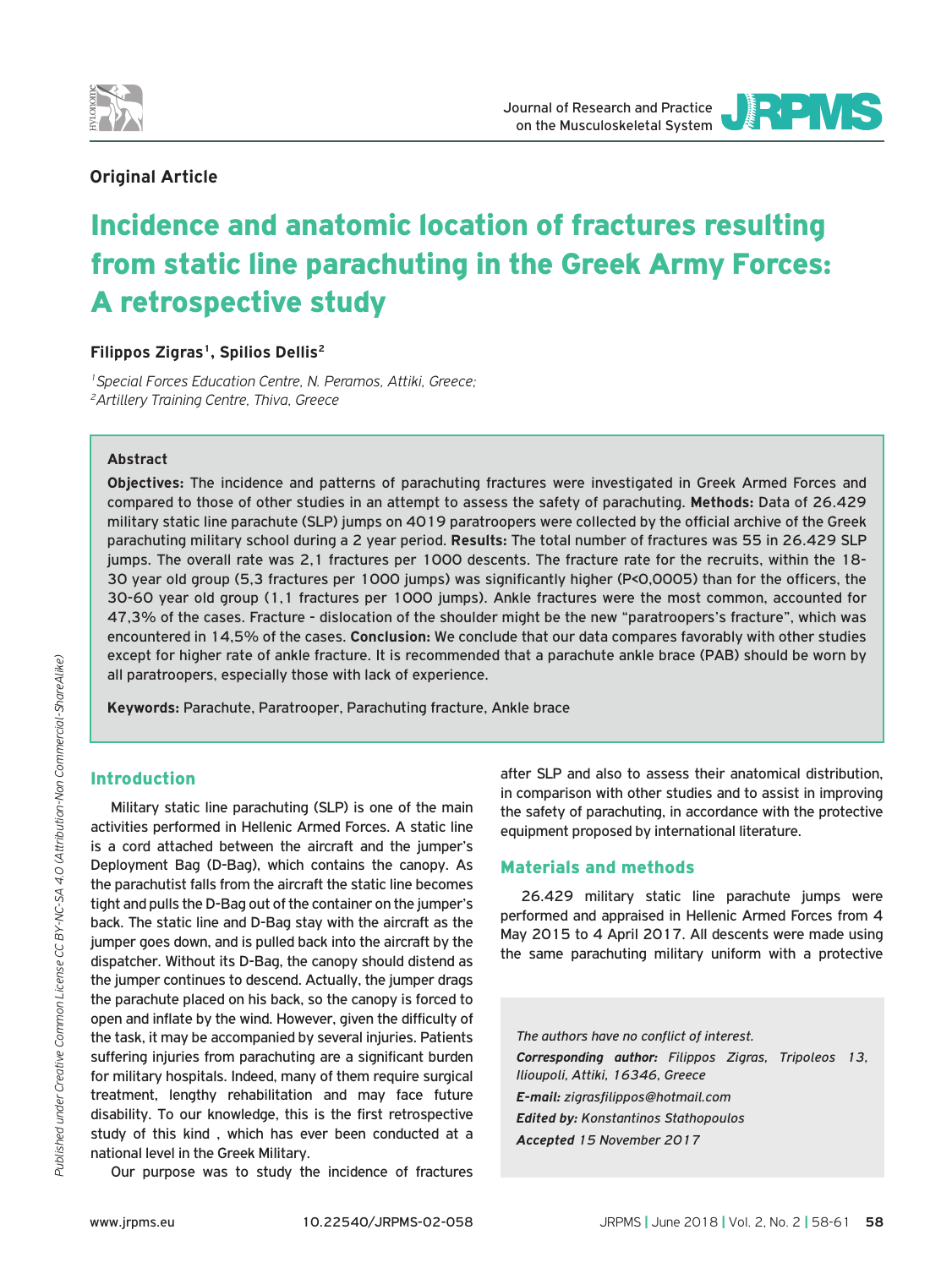helmet and military boots from a height of 850-1000 feet at wind speeds no more than 10 knots.

The total number of parachutists was 4019. Of them, the officers were 2819 (70,1%), (>5 jumps in the past) and the rest (29,9%), the recruits, who were jumping for the first to fifth time [Table 1] (The basic training course requires 5 SLP jumps to become a paratrooper). They were both men and women. All injured parachutists were given first aid on the drop zone and then they were transported to the local military hospital for further examination, where the diagnosis of the injury was made and recorded. Data were collected by the official medical archive of the Greek parachuting military school (based on hospital's diagnosis), located in Aspropyrgos of Athens, Greece.

## Statistical analysis

Data were expressed as mean±S.D for quantitative variables and as percentages for qualitative variables. Statistical analysis was performed using the Chi-square test. All tests were two-sided, a p-value of <0.05 was used to denote statistical significance. All analyses were carried out using the statistical package SPSS vr 17.00 (Statistical Package for the Social Sciences, SPSS Inc, Chicago, Ill, USA).

#### Results

The total number of fractures was 55 in 26.429 static line parachute jumps during the past two years. The overall rate was 2,1 fractures per 1000 aircraft exits. Most of the injured were the recruits, who suffered 32 fractures (58,2%) in 6000 SLP jumps, compared to the officers, whose fracture incidence was 23 fractures (41,8%) out of 20429 SLP descents. The fracture rate was 4.8 higher for recruits (5,3 fractures per 1000 jumps) than for officers (1,1 fractures per 1000 jumps) and this difference was statically significant (P<0,0005) [ Table 1].

Furthermore, the vast majority (96,4%) of the injured paratroopers were men [Table 2], due to the short number of women who participated. Figure 1, shows the type of fracture and the anatomical location.The most common fracture/anatomical location was the unilateral ankle fracture, which accounted for 26 cases (47,3%). Twenty four of them (92,3%) , occurred on lateral malleolus and two were bimalleolar ankle fractures (7,7%) [Table 3]. No fracture was recorded for medial malleolus and talus. 8 out of the 24 lateral malleolus fractures (33,3%) were treated conservatively and the rest surgically including the two bimalleolar ankle fractures.

The second most common injury was the fracturedislocation of the shoulder (8 cases, 14.5%). Of them, seven were associated with anterior and one with posterior shoulder dislocation. Of the six fractures of shoulder girdle, two occurred on the clavicle, two on the acromioclavicular joint and there were two fractured coracoid process. The rest types of fractures were not more than four cases for each anatomical region (1,8-7,3%). Particularly, the

|                                       | Officers(%) | Recruits(%) | <b>Total</b> |  |
|---------------------------------------|-------------|-------------|--------------|--|
| Age (Years)                           | $30 - 60$   | $18 - 30$   |              |  |
| <b>Number of</b><br>paratroopers      | 2819(70.1)  | 1200(29.9)  | 4019         |  |
| <b>Number of SLP jumps</b>            | 20429(77.3) | 6000(22.7)  | 26429        |  |
| <b>Number of Fractures</b>            | 23(41,8)    | 32(58,2)    | 55           |  |
| Fractures/1000<br>jumps               | 1.1         | 5.3         | 2.1          |  |
| $x^2$ value = 39,535 p-value< 0,0005. |             |             |              |  |

**Table 1.** Parachuting rates for officers and recruits.

|                     | <b>Number of cases</b><br>Percentage |      |
|---------------------|--------------------------------------|------|
| Male <sup>1</sup>   | 5.1                                  | 96 4 |
| Female <sup>1</sup> |                                      |      |

**Table 2.** Sex of injured paratroopers (n=55).

|                    | <b>Number</b><br>of cases | Percentage | <b>Location</b> | <b>Number</b><br>of cases |
|--------------------|---------------------------|------------|-----------------|---------------------------|
| Unimalleolar       | 24                        | 92.3       | lateral         | 24                        |
|                    |                           |            | medial          |                           |
| <b>Bimalleolar</b> |                           | 77         |                 |                           |

**Table 3.** Distribution of ankle fractures (n=26).

three metatarsal fractures (5,5%) occurred on the third to fifth metatarsal bone. There were also recorded three heel fractures, two tibia fractures and an isolated, oblique, midshaft femur fracture. About the wrist-hand anatomical region (7,3%), there were a distal radius fracture and three metacarpal fractures. Last but not least, there were one compression fracture of the 7th thoracic vertebra (T7) and a coccyx fracture.

#### **Discussion**

All military paratroopers are selected after vigorous physical and medical examination in contrast to a candidate for recreational parachuting who is expected to have only a good physical condition<sup>1</sup>. We found that almost half of the injured parachutists suffered ankle fractures. Such fractures account for 20-50% of all parachuting injuries in other studies<sup>2-5</sup>. Only Petras AF<sup>6</sup>, found a higher ankle fracture rate of 57.7% at an army installation near Womack Army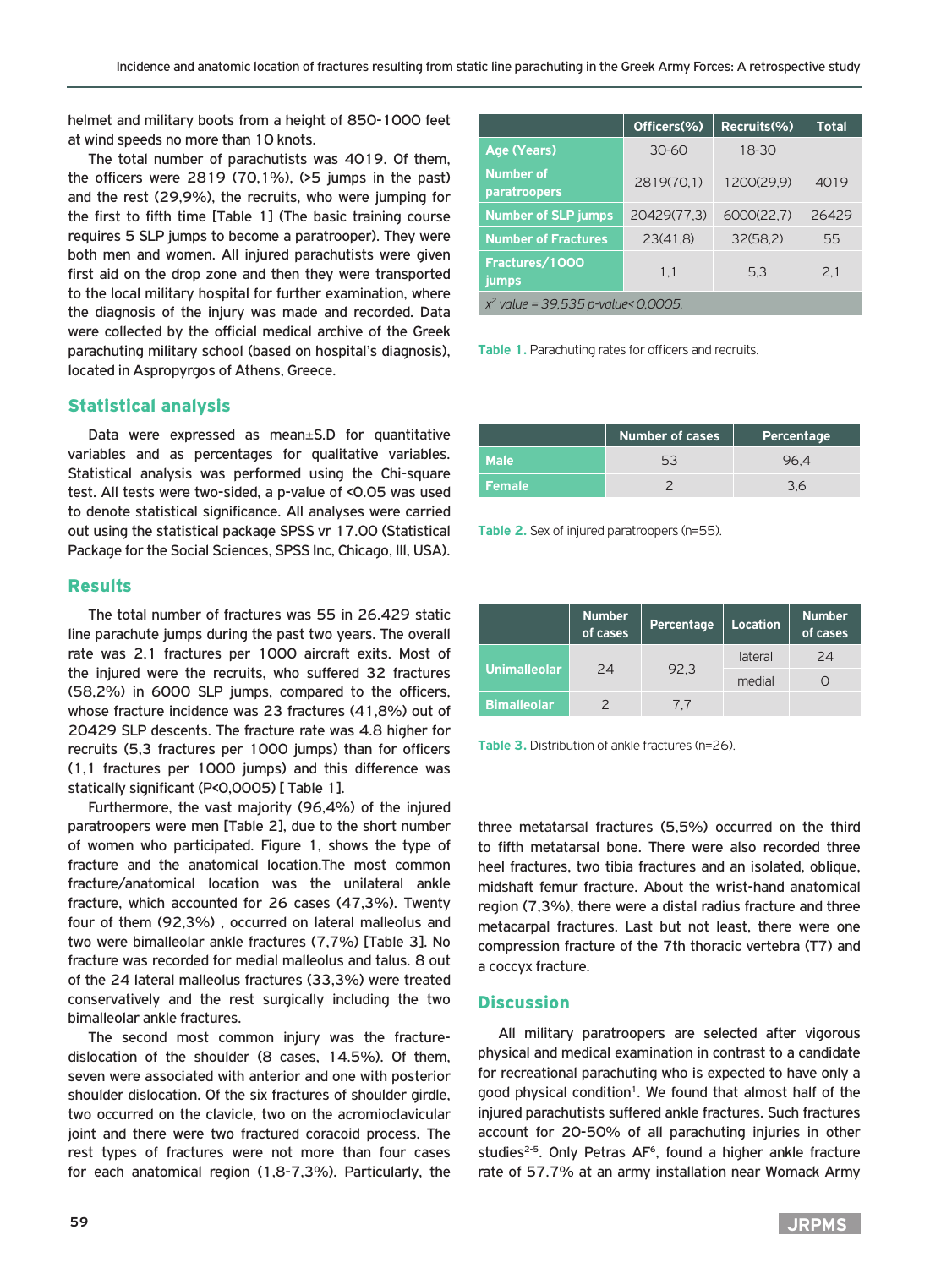

**Figure 1.** Anatomical distribution of fractures.

Community Hospital, in United States. Specifically, he reported a unimalleorar fracture rate of 61%, including 48,8% lateral, 4,9% medial and 7,3% posterior malleorar fractures rates. The corresponding bimalleorar fracture rate was 24,4% in his study. D Dhar<sup>1</sup>, found a lower corresponding fracture rate of 35% at the Sultans Oman Parachute Unit. Similar observations were reported by Ellitsgaard<sup>2</sup>, among paratroopers in Denmark.

In our study, the fracture-dislocation of the shoulder was the second most frequent injury (14,5%) and as Farrow reported7, it might have become the new "paratroopers's fracture". Amamilo SC et al.<sup>4</sup>, found a lower corresponding fracture rate of 9,8% in civilians at Thruxton Parachute Club and third most frequent type of fracture in his study. Most of the fracture-dislocations of the shoulder occurred because of strong side winds which resulted in an improper landing of the parachutists, who tried to stop their falling with hands instead of keeping their legs springy at the knee, landing on feet and then throwing their self sideways (known as the Parachute Landing Fall).

Furthermore , our study suggests that the fracture risk in parachuting is higher in young parachutists, most of whom jumped for the first time. This can be explained with higher experience of parachutists over 30 years old. This was also reported by Ekeland et al. in a military basic parachuting course, where the first descents were the most risky ones<sup>3</sup>. Moreover, Vincent et al. concluded that the youngest age group, 20to 29-year- olds, represented 46% of injured patients<sup>8</sup>. In addition, Craig et al , reported that the parachutists over 30 had about half injuries less than those occurred at the 18- 29 age group in their study<sup>9</sup>. In contrast, Ekeland et al. suggested that parachuting injury rate increased with age in their study<sup>3</sup>, probably because of changes in physical conditions of the personnel as getting older. According to the authors of this study, the age factor must be more investigated, so that we can come to a conclusion.

As it is mentioned, in our study , ankle fractures represent of 47,3% cases. The incidence increased up to 58,3% including foot fractures. Most of them, were related to improper parachute landing technique<sup>10-12</sup>. Landing on irregular -rough surface, a poor parachute landing fall and strong side winds usually force parachutists to place more body weight on one foot resulting in injury or fracture<sup>10</sup>. To address the recurrence and negative effect of ankle injuries ,an outside of the combat boots parachute ankle brace (PAB) was developed to decrease the number of ankle injuries .The PAB (Aircast) consisted of a hard plastic outer shell lined with air bladders, which padded the medial and lateral malleoli, to prevent extreme ankle inversion and eversion but allowing plantar flexion and dorsiflexion<sup>13</sup>. Luippold et al. and Schmidt et al., carried out clinical studies to reduce the incidence of ankle injuries and they concluded that PABs can accomplish that with no increase in risk for other injuries<sup>13,14</sup>. Schmidt et al.<sup>13</sup>, also